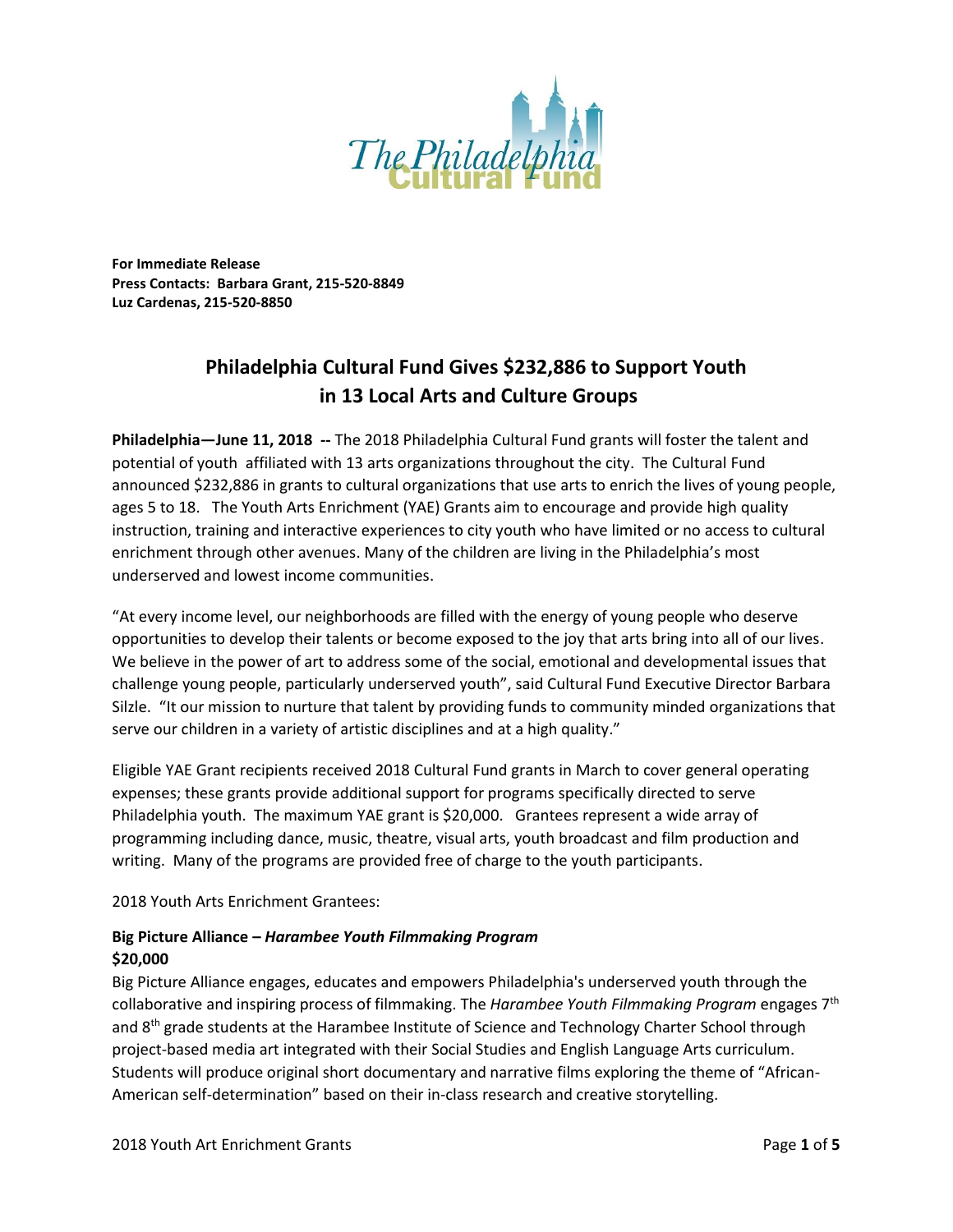## **Commonwealth Youthchoirs –** *Find Your Instrument!* **\$20,000**

Transforming young lives through the power of making music together... one song at a time. Commonwealth Youth (CY) Choirs seeks to address lack of access to the arts for young people, through its highly participatory choral education program *Find Your Instrument! (FYI!)* designed for young people attending three Germantown elementary schools: Mastery Charter John Wister, Joseph Pennell and Anna L. Lingelbach. Grant funding will support the expansion to a fourth school, enabling the program to serve an additional 60 – 100 students. Through weekly music classes signers learn songs in foreign languages and gain exposure to visiting choirs from other regions and countries.

## **Fleisher Art Memorial –** *Young Artists Program* **\$20,000**

Continuing the spirit of founder Samuel Fleisher, Fleisher Art Memorial maintains a 120-year tradition of offering free high-quality arts instruction to children in Philadelphia, especially those from South Philadelphia. The *Young Artists Program* provides children and youth with access to the enriching benefits of art-making, helping them to see themselves as confident thinkers, makers, and collaborators. They offer K-5 students Sculpture, Mixed Media, or Painting & Drawing; grades 6-12 students choose their medium from Printmaking, Digital Photography, Darkroom Photography and Painting among others. College bound students can take a three-hour Independent Study studio to create an admissions portfolio. Beyond the visual arts classes three Cambodian dance classes are offered for all ages.

## **Georgia E. Gregory Interdenominational School of Music –** *Youth Beats Speak Outreach Project* **\$13,000**

The Georgia E. Gregory Interdenominational School of Music (GEGISOM), Inc. is a non-profit, faith-based charitable performing arts institution, established in 1996, to provide a safe, creative facility where atrisk inner city youth can experience social, cognitive, character and cultural development through music and the performing arts in North Philadelphia; it is a space where families with marginalized finances can explore their creative potential in the arts. GEGISOM's *Youth Beat Speaks (YSB) Outreach Project*, launched in 2016, is a high quality percussion instruction and training program taking place both in and out of school time for 1<sup>st</sup> through 6<sup>th</sup> grade students at Grover Cleveland Mastery Charter and Edward T. Steel Elementary. GEGISOM outreach programs are provided to schools in North Philadelphia that have minimal or no music instruction as part of the school curriculum or after school programming.

## **Kulu Mele African Dance & Drum Ensemble –** *Omo Kulu Mele* **\$14,886**

*Omo Kulu Mele (OKM*) programs train students to perform traditional West African dance and drumming as well as hip-hop, a dance form inspired by West African movement and rhythms. OKM programming and training endeavors to help participating students explore the artistic and cultural aspects of their cultures of origin leading them to invigorating investigations of their personal, familial, ancestral and cultural histories while educating them in the contexts of the movement and rhythms that they learn. All OKM programs are delivered in underserved Philadelphia schools, neighborhoods and community spaces. Grant funding will support the expansion of OKM in-school residency at Community Partnerships School from one to two semesters and the continuation of in-school assembly performances in 5 additional neighborhood schools.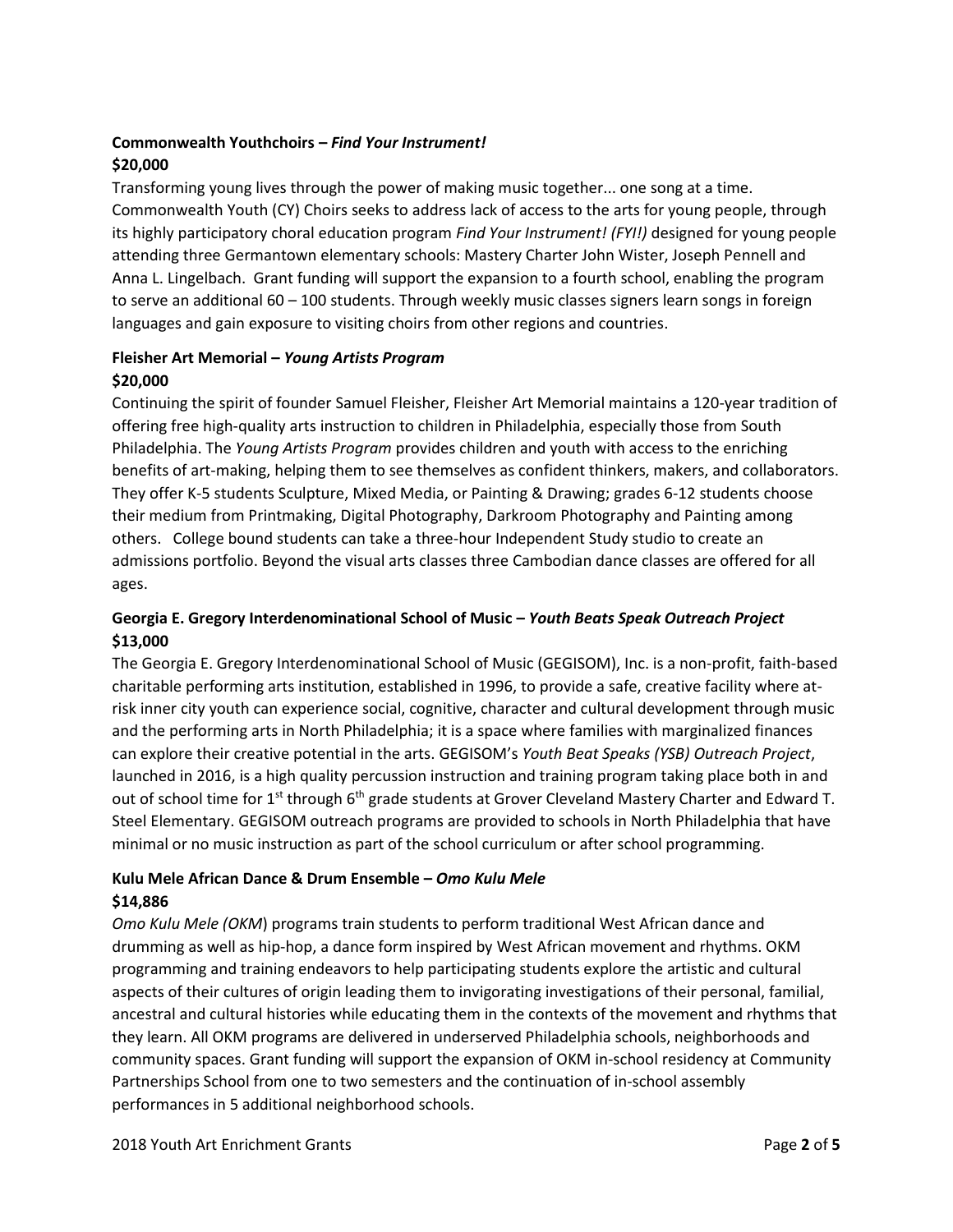## **Kun-Yang Lin/Dancers –** *CHI Dance* **\$10,000**

Now in its second full year of programming *CHI Dance* exposes students to the many positive benefits of practicing mindfulness: maintaining a nonjudgmental state of awareness of one's thoughts, emotions and environment, improving spatial awareness, self-control, confidence, teamwork skills and the ability to cope with stress. Students and teachers at partner schools Southwark School, Charter High School for Architecture and Design (CHAD), Alexander Adaire School and James Logan School develop the relationship of the moving body to the breath through movement classes modeled after Artistic Director Kun-Yang Lin's signature CHI Awareness Practice.

#### **Penn Museum –** *Unpacking the Past Access Programs* **\$20,000**

The Penn Museum transforms understanding of the human experience. Following the same multiple touch point format as the *Unpacking the Past* program for general education classrooms, the Penn Museum will support 300 Philadelphia Title I middle school students with cognitive, sensory, motor, mobility, and behavioral disabilities participation in the Penn Museum's flagship education program connecting classrooms studying ancient Egypt or ancient Rome with the Penn Museum's world renowned collections and teaching resources. Penn Museum has developed versions of the program for students in Autistic Support, Life Skills Support, and Multiple Disabilities Support classrooms.

## **Philadelphia Young Playwrights –** *Core Playwrighting Program* **\$20,000**

Since the organization's founding in 1987, Philadelphia Young Playwrights' (PYP*) Core Playwrighting Program* has been the heart of PYP's work advancing students' writing-based literacy skills and critical  $21<sup>st</sup>$  century learning skills like creativity, collaboration, and communications. Through a process that moves "from page to stage", Core program high school residencies integrate classroom curriculum designed by classroom teachers and PYP teaching artist teams. Students experience writing and revision as artists in an environment that celebrates risk-taking, peer-to-peer collaboration, and pursuit of the long-term goal of writing a play.

## **PhillyCAM –** *Youth Radio & Podcasting Project* **\$20,000**

Founded in 2007, PhillyCAM is the only regional non-commercial media outlet devoted entirely to the teaching, creation and distribution of locally-produced media content on cable television, online and on FM radio. Through the formation of the Tech Lounge, an education and program space bringing young people, mentors, and institutions from across the city together in one dynamic space, PhillyCAM Youth Media participants contribute several hours of content for both cable and radio. Youth members create, produce and host programs. Creative endeavors include: music, podcast content, audio feature stories, and full length radio programs. In early 2019, PhillyCAM's Youth Media program will be featured in an exhibit at the Philadelphia Airport; the Youth Power Radio Hour will broadcast live from the opening of the exhibit and create a Philly youth playlist for visitors to Philadelphia to download.

## **Rock to the Future –** *MusiCore Roosevelt – Pilot Expansion* **\$20,000**

Rock to the Future (RTTF) is a 501 (c) 3 organization founded in 2010 that provides music education for Philadelphia's underserved youth at no cost to them or their families. Using music, programs ignite passion and creativity, support academic achievement, and improve self-esteem. Rock to the Future empowers individuals and strengthens communities. Through the development of its premier after school program *MusiCore* in Kensington, RTTF has successfully grown the program from 13 to 40

2018 Youth Art Enrichment Grants Page **3** of **5**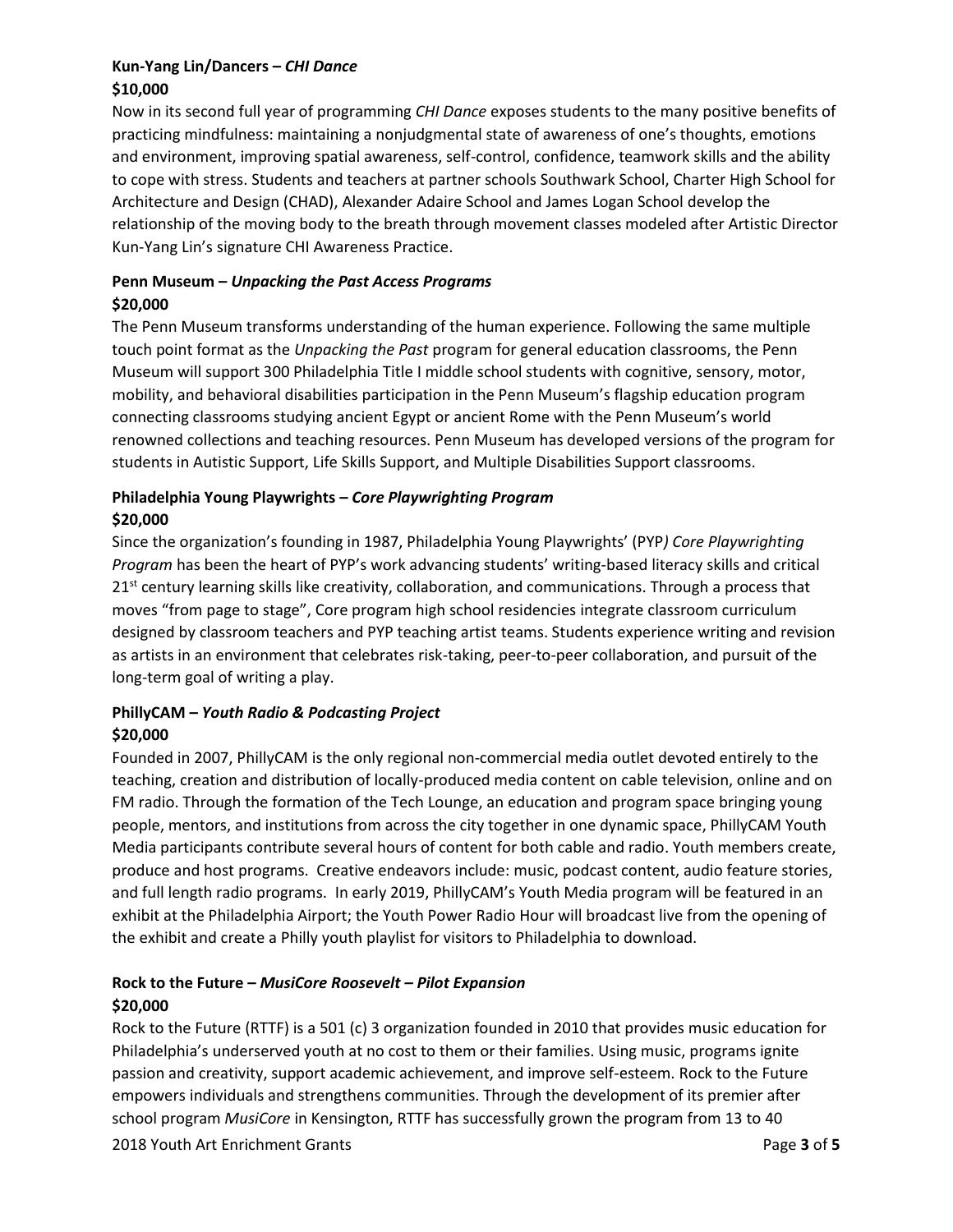students in grades 6 through 12 over 8 years. The 2018-19 *MusiCore* expansion pilot program at Roosevelt Elementary School will provide after school music classes and academic support for up to 36 students in grades 5-8 three days weekly in 2018-19; the school does not currently have a music program for students.

## **Clay Studio –** *Community Engagement Program* **\$20,000**

Launched in 1994 the Claymobile's *Community Engagement Program* brings hands on ceramic art education directly to K-12 youth. Since its inception, the program has served over 20,000 students in schools, community centers, nonprofit organizations, social service agencies and students in temporary detention through Juvenile Justice Services. The program enables students to develop transferable skills used for personal and professional growth, including motor skills development, following directions, problem solving, critical thinking perseverance, attention to detail, and focus; and increased self-esteem and sense of personal agency using one's own unique visual language to create individual art works. Every student that participates in the program is eligible to apply for full and partial scholarships to the summer Clay Camps, which includes tuition, transportation and lunch.

## **Philadelphia Shakespeare Theatre –** *OPEN DOOR Education Programs* **\$15,000**

Through the engagement with and performance of Shakespeare's text using a unique artistic methodology, the Philadelphia Shakespeare Theatre (TPST) creates matchless and transformative experiences that empower audiences of all ages to expand and challenge their worldviews. The overarching goal of the TPST's *Open Door Education Programs* is to make Shakespeare accessible to middle and high school students, to promote the development of soft skills, and to foster healthy social and emotional growth in students. The *Open Door* suite of educational activities includes in-school residency programs, live professional performances of Shakespeare's plays presented on tour in schools, and professional development programs for educators. From September 2018 to December 2019 TSPT will serve a minimum of 3,000 students in grades 6-12 in up to 15 public schools, 3 charter schools, 2 parochial schools and 1 out-of-school partnership in the city of Philadelphia.

## **The Print Center –** *Artists-in-Schools Program* **\$20,000**

The Print Center's *Artists-in-Schools Program* offered its first programming in Spring 2003. Today the program provides artist-residencies in art classes for grades 9-12, or other classes wishing to include arts education in their curriculum; AISP residencies serve special needs classes as well as mainstream classes. Artists-in-Schools Program currently partners with School of the Future, the U School, the Charter High School for Architecture and Design, Northeast High, and Sankofa Freedom Academy Charter School. With grant funding the program will be expanded from serving 450 students annually to 600 students each year. Student projects have been exhibited in a number of public venues, in several permanent installations at individual schools, and in online exhibitions. Five years of student projects can be viewed a[t www.printcenter.org/aisp.](http://www.printcenter.org/aisp)

For more information about the 2018 Youth Arts Enrichment Grants at the Philadelphia Cultural Fund, please contact Barbara Silzle at **barbara@philaculturalfund.org** or call 267-419-7643.